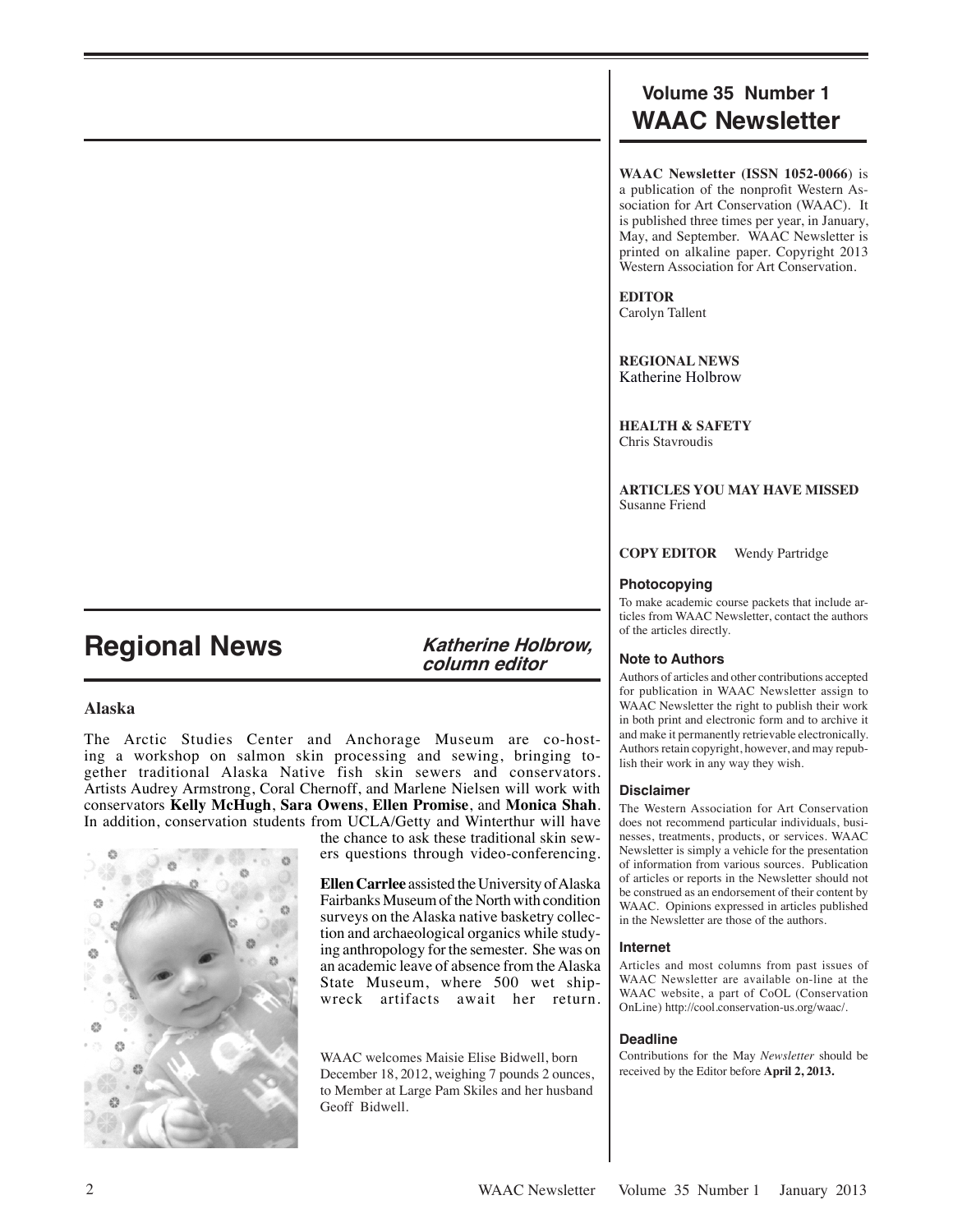## **Western Association for Art Conservation**

**The Western Association for Art Conservation** (formerly, the Western Association of Art Conservators), also known as **WAAC**, was founded in 1974 to bring together conservators practicing in the western United States to exchange ideas, information, and regional news, and to discuss national and international matters of common interest.

**PRESIDENT** Nicholas Dorman

**VICE PRESIDENT** Katherine Holbrow

#### **SECRETARY**

General Information New Memberships Publication Orders Claire Gerhard

**TREASURER** Payments Chris Stavroudis

#### **MEMBERSHIP SECRETARY** Change of Address

#### **MEMBERS AT LARGE**

 Sean Charette Susanne Friend Elizabeth Homberger Pamela B. Skiles

#### **WEB EDITOR** Walter Henry

#### **PUBLICATIONS FULFILLMENTS** Donna Williams

Individual Membership in WAAC costs \$40 per year (\$45 Canada, \$50 overseas) and entitles the member to receive the WAAC Newsletter and the annual Membership Directory, attend the Annual Meeting, vote in elections, and stand for office. Institutional Membership costs \$45 per year (\$50 Canada, \$55 overseas) and entitles the institution to receive the WAAC Newsletter and Membership Directory. For membership or subscription, contact

## **Regional News, continued**

**Scott Carrlee** has been working on a large trove of artifacts recovered from a 1901 shipwreck near Juneau. A previous salvage attempt sent part of the ship to deeper waters where it lay undisturbed until the restart of recovery operations this past summer. The current salvage operation has brought almost 500 artifacts to the surface in remarkably good condition. Artifacts of metal, wood, ceramic, rubber, and textile are now being processed and treated in the Alaska State Museum conservation lab.

*Regional Reporter:* Ellen Carrlee

## **Arizona**

**Nancy Odegaard** attended an advisory council meeting of the Iraqi Institute of Conservation of Antiquities and Heritage (IICAH) in Erbil, Kurdistan, Iraq in October and presented on the project at the WAAC meeting. She also presented in a panel discussion on NAGPRA for the new University of Arizona (UA) president, administrators, and US Congressman Grijalva.

**Teresa Moreno** attended an Image Permanence Institute workshop at the Newberry Library in Chicago on *Sustainable Preservation Practices for Managing Museum Collections*. Teresa is working together with ASM curators to prioritize collections storage and preservation needs for the next coming years. Teresa has just completed processing a loan of Navajo textiles which are on loan to the De Nieuwe Kerk museum in Amsterdam and is working on several other loans for other institutions. As well she is continuing work on her dissertation research and recently attended the American Indian Marketplace at the Autry National Center.

Nancy and Teresa are working together with UA Planning Design and Construction overseeing the construction renovation of a new climate controlled storage vault to house the museum's archaeological and ethnological basketry collection, designated under the Save America's Treasures program as a national treasure.

**Marilen Pool** is the project conservator and has developed a database for the conservation survey. Heritage conservation science students **Elyse Canosa** and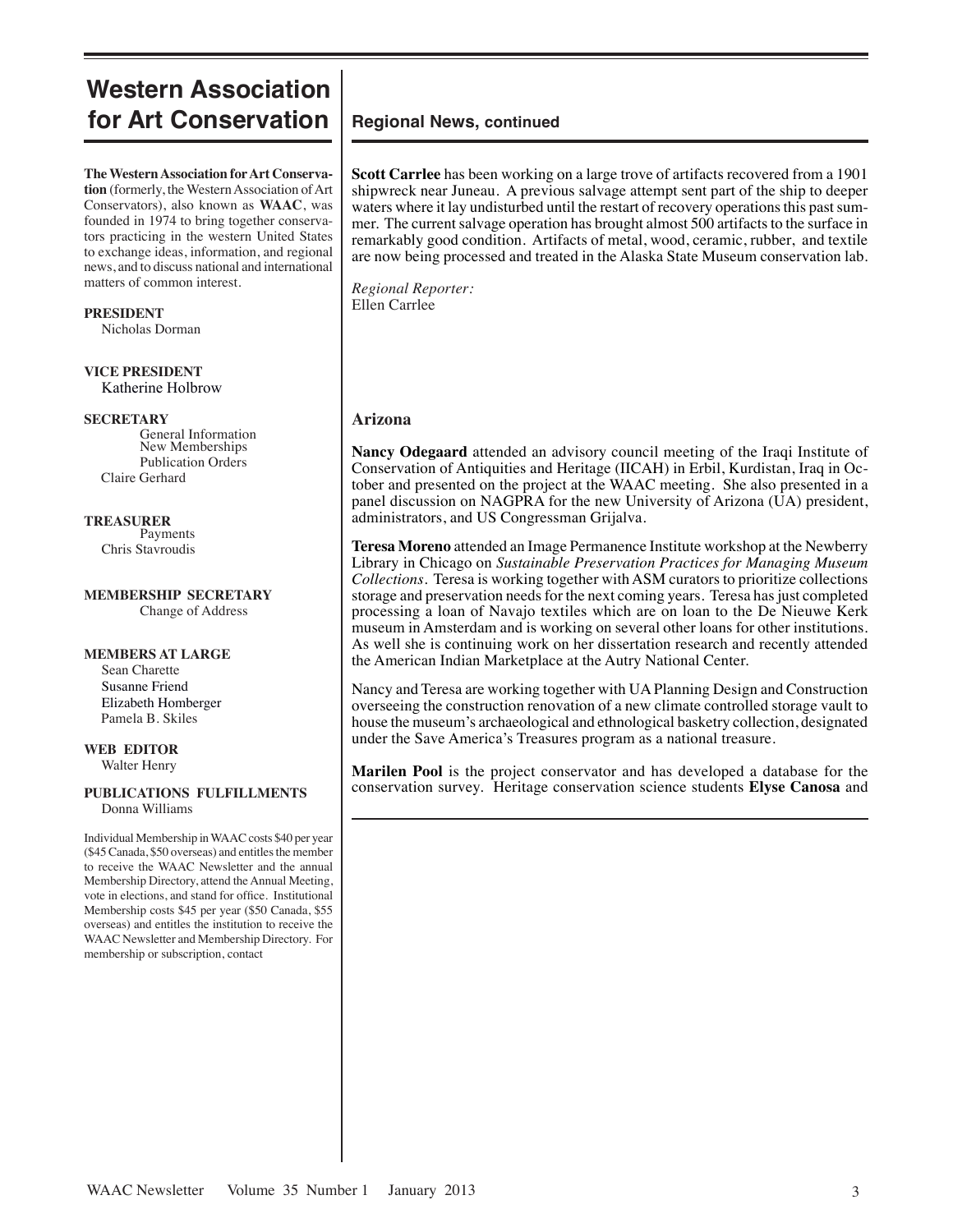**Brunella Santarelli** are assisting her with analysis and data entry.

Elyse, Nancy, and **Dave Smith** are working on a headspace solid phase microextraction (SPME) project to identify tobacco residues in American Indian pipes. Brunella is also working on early lead glaze detection and characterization in Basket Maker pottery using several analytical techniques.

**Werner Zimmt** is developing an apparatus that uses magnetism as a characterization measurement.

New heritage conservation science student **Jae Anderson** is developing standards for an arsenic removal project (NCPTT funded) and American Indian studies graduate student **Martina Dawley** is conducting a pXRF survey of the ASM Navajo textile collection to identify the extent and distribution of arsenic in the collection and assist in selection of specimens suitable for removal studies. The ASM lab hosted a two day Navajo textile analysis workshop with Dr. Ann Hedlund. **Gloria Giffords** lectured at the ASM on her earlier research with Talavera pottery from Mexico. Nancy, Brunella, and **Gina Watkinson** continue to work on several large repatriation projects.

We are thrilled to welcome conservator **Jae Gutierrez** who joins the staff at the Center for Creative Photography at the UA in October.

Marilen continues to work part-time as project conservator on the Save Americas Treasures Basketry Project at the Arizona State Museum, currently in the middle of surveying the Southwest Ethnographic basketry collections. In her private practice, Marilen is working on a variety of ceramics and Mexican lacquerware and is consulting on a storage upgrade project for the Tucson Museum of Art.

Work continues apace on the 20% expansion at the Musical Instrument Museum (MIM), where the temporary exhibit *Portraits from the Golden Age of Jazz: Photographs by William Gottlieb*, recently opened. This exhibit of loaned photographs is illustrated by a selection of instruments from MIM's collections. As well as prepping the instruments for this temporary exhibit the lab has been busy with a lot of other projects. As the only conservator on staff, **Daniel Cull**, worked on the more complex, difficult, or time sensitive treatments, such as the c. 1590 Belchior Dias Guitar, made in Lisbon, Portugal, thought to be the second oldest guitar in existence, and a 1960s beaded ivory gown worn by Ella Fitzgerald and made by Don Loper Boutique, of Beverly Hills, CA.

Daniel also processed incoming loans, including Pablo Casals' 1843 cello made by Jean-Baptiste Vuillaume, a stage costume worn by Roger Daltrey, made by the Skin Room, a selection of sound making objects from the Kronos Quartet, Janis Joplin's "Hummingbird" Guitar, and the Vestax QFO turntable co-designed, used, and autographed by DJ QBert. To mark the 100th birthday of John Cage, Daniel co-organized and took part in a performance of Cage's masterpiece 4'33" in the MIM Theater.

Other members of the MIM collections team were equally busy. **Jill Crane**, laboratory assistant, oversaw the IPM for the museum and the low temperature treatments of incoming objects. Jill also supervised the cleaning of objects in the galleries, where most objects are on open display. Jill recently also treated an 1858-1860 James Ashborn style 3 guitar and a 1931 balalaika shaped guitar made by Bernard Fritsch.

**Steve Hinders**, lab assistant/collections technician, assisted with the cleaning of objects on exhibit and conducted simple treatments when needed. **Troy Sharp**, collections technician, recently completed the treatment of a 1950s "quad" lap steel made by Fender and a selection of pre-Columbian flutes, panpipes, and vessel whistles. **Frank Gonzales**, collections technician, completed the treatment of several zithers and a Bandura made by Herasymenka Vasil at the Trembita Musical Instrument Factory.

**Cristina Caballero**, collections technician, treated a late 19th-century zither from Sweden and assisted with the conservation installation work for the *Golden Age of Jazz* exhibit.

**Rose Cull** has been researching the pres-

ervation of digital audio files and recently published "The Preservation and Conservation of Electronic Music: Beats, Bits, and Bytes" *AIC News* (November, 2012), 37:6. She had a great time at the WAAC annual meeting in Palm Springs.

**Martha Winslow Grimm**, textile/costume conservator, is once again organizing an Angels project for Costume Society of America. The May 28, 2013 event will be at the Boulder City/Hoover Dam Museum located just outside of Las Vegas, NV. The museum is on the second floor of a hotel, and the Angels have been invited to stay at the hotel and have their own "Night at the Museum." All members of CSA are invited to participate.

**Dana Senge** worked with Martha on a project to survey, rehouse, and treat historic textile collections in the National Park Service storage repository in Tucson. Dana, **Maggie Kipling,** and **Audrey Harrison** are treating historic metals from Little Bighorn Battlefield National Monument and Fort Bowie National Historic Site. Maggie created new custom exhibit mounts for prehistoric items made of plant materials at Mesa Verde National Park. The lab welcomes pre-program intern **Bailey Kinsky** who has begun rehousing historic hats from Chiricahua National Monument.

**Brynn Bender** worked on preparing a document to help national parks plan for the evacuation of museum collections in emergency situations. This work was encouraged after the last year's wildfire season. She also contributed to revisions in the NPS Museum Handbook and thoroughly enjoyed maternity leave this summer.

*Regional Reporter:* Brynn Bender

#### **Hawaii**

**Dawne Steele Pullman** is back in China working on collections of contemporary Chinese art and attending the Taipei Art Fair.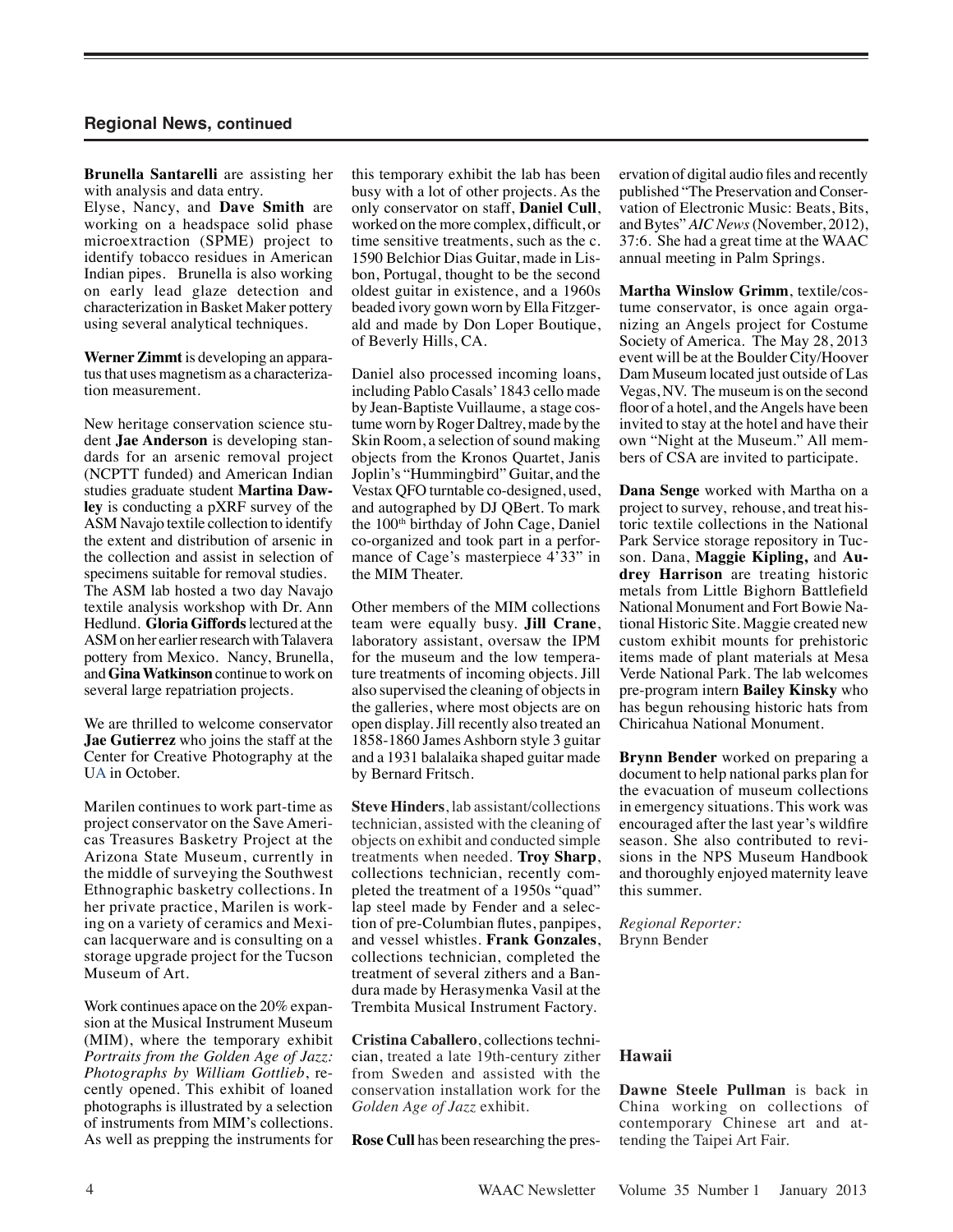**Kent Severson** started work at Doris Duke's Shangri La in late March. Working with curator Keelan Overton and the rest of the Shangri La team, the Damascus Room was opened to the public for the first time in early July. For the past five years, the decorated walls and ceilings were the subject of a Winterthur intern examination and treatment program; this year marked the start of annual inspection and maintenance.

Objects for the traveling exhibition *Doris Duke's Shangri La: Architecture, Landscape, and Islamic Art* were prepared with the help of two pre-program interns: **Liane Ikemoto** and **Kat Harada**, and the show had a successful opening at New York's Museum of Art and Design in early September. Kent also traveled to Turkey for two months to participate in New York University's archaeological project at Aphrodisias.

On his way out and on his way back he stopped to inspect ongoing work on the openwork marble screens (known as *jali*) that formed a pavilion on the roof of Doris Duke's bedroom. The marbles were set in concrete surrounds in the 1930s and the entire assemblage was taken down in 2010 to repair the roof. In so doing, much of the concrete was destroyed and old repairs came apart. After three weeks of preparation work in May, the panels were shipped to Spectra, Inc., in Pomona, California for repair and re-fabrication of new cast concrete surrounds. All of the pieces have returned to Hawaii and reassembly has begun.

Shangri La was closed to the public in September for maintenance. The conservation team, together with collections technician **Bethany Barrister-Andrews** and historic housekeeper **Napua Germano**, used that time to vacuum all textiles in the public rooms of the house, including furniture, carpets, and objects on the walls, clean the chandeliers in the Dining Room, and clean lots and lots of tiles embedded in the walls.

*Regional Reporter:*  D. Thor Minnick

#### **Los Angeles**

Conservators at LACMA were busy last fall preparing artworks for several exhibitions including *Drawing Surrealism; Ken Price; Bodies and Shadows: Caravaggio and His Legacy;* and *Stanley Kubrick.*

**Joe Fronek** and Elma O'Donoghue traveled to France last October to deinstall the *Caravaggio* exhibition, which was shown at two venues in Montpellier and Toulouse. **Susan Schmalz** went to Paris in November to install *Fashioning Fashion* at the Musée des Arts Décoratifs, and **Natasha Cochran** and **Siska Genbrugge** went to the Museo de Arte Moderno in Mexico City in September to install *Women in Wonderland: the Surrealist Adventures of Women Artists in Mexico and the United States.* 

**Elma** will travel to the National Museum of Korea in Seoul this January to install *Art Across America,* an exhibition organized jointly by LACMA, the Philadelphia Museum of Art, the Houston MFA, and the Terra Foundation. Third-year paintings intern **Morgan Hayes** is busy with the restoration of a portrait by  $17<sup>th</sup>$ century painter Ferdinand Bol.

The Paper Conservation Department is excited to have Erin Jue back as an assistant paper conservator.

Last autumn **Terry Schaeffer** retired from the position of Chemical Hygiene Officer. She will continue to collaborate with the conservation scientists and conservators on research projects. **Allison Akbaroff** has joined the Conservation Center as the new Chemical Hygiene Officer.

**Chetan Suryawanshi**'s Mellon Postdoctoral Research Fellowship ended in November, and he will be returning to India.

2012 brought many changes for **Chail Norton**. After 15 years in paper conservation Chail has left LACMA to be home with her infant twin boys, and has moved back to Santa Barbara. Chail hopes that in 2013 there will be the opportunity to connect with the art world in Santa Barbara and continue conserving.

**Israel Campos** left LACMA's Watts Towers conservation team to continue his education. **Christina Fisher** and **Mariana Ruiz** joined the Watts team in August as research assistants.

**Tania Collas** and **Liz Homberger** are about to embark on the conservation of California Mission Period artifacts selected for the Natural History Museum's new permanent exhibit on the history of Los Angeles, opening in July, 2013. For the same exhibit, **Lalena Vellanoweth** is conserving the iconic "Little Tramp" costume worn by Charlie Chaplin in the movie*, City Lights*.

In the Decorative Arts and Sculpture Conservation lab at the Getty Museum, graduate intern **Jan Dorscheid** arrived from the University of Applied Science Postsdam with a degree in the conservation of wooden artifacts. Jan is concentrating this year on technical studies of French Rococo furniture.

**Brian Considine** is serving on the US Indemnity Panel for International Exhibitions for which he travels to Washington D.C. twice a year.

**Arlen Heginbotham** was a co-instructor for a workshop held at the Getty entitled Recent Advances in the Characterization of Asian Lacquer, along with **Michael Schilling** of the GCI, and **Nanke Schellmann** of the Academy of Fine Arts Vienna. The one week, hands-on course covered sampling techniques, cross section staining methods, and py-GC/MS analysis of Asian lacquer materials. The participants included 9 paired scientist/ conservator teams from 6 countries.

**Julie Wolfe** is starting a pilot research project to test different commercial and home-made rust removers for insitu cleaning of outdoor stainless steel. The work is related to the maintenance of the Getty's outdoor sculpture collection. The effectiveness of the products and repassivation on stainless steel alloy ASTM 304 will be evaluated using voltammetry. The work is in collaboration with scientist and electrochemist **Virginia Costa**.

*Regional Reporter:*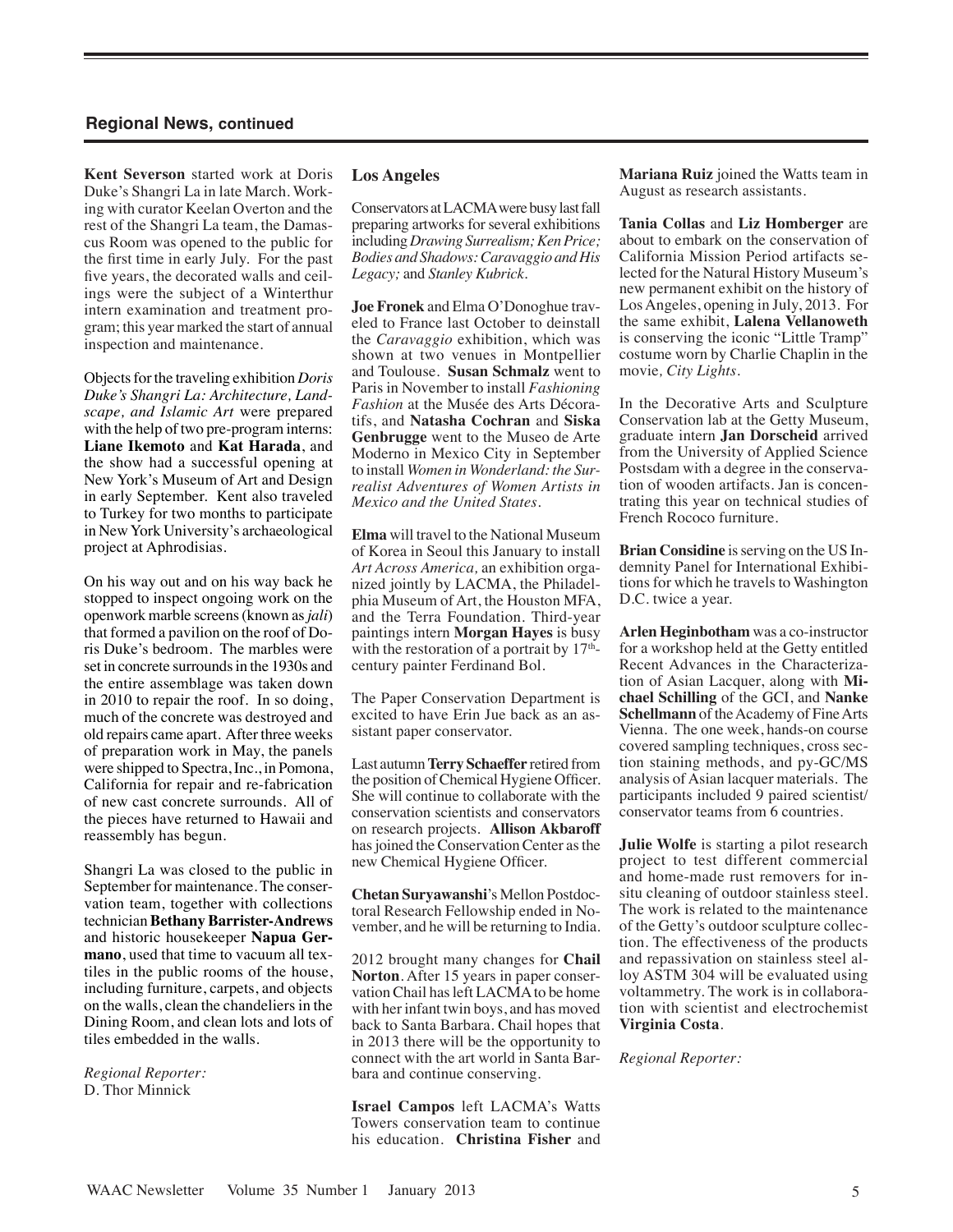#### **New Mexico**

**Keith Bakker** is working on a CAP survey for the Anderson-Abruzzo International Balloon Museum in Albuquerque and would like to speak with curators who have considered environmental standards, particularly light levels, for modern manufactured materials.

**Conservation Solutions** recently opened an office in Ottawa, Canada, and has added four team members to their overall operations. Recently completed projects include ironwork at Marshall Gold cemetery, Coloma, CA; sculptures and architectural elements at Vizcaya Museum and Gardens, Miami, FL; bronze at the west façade of the US Supreme Court and Federal Reserve Building, Washington, DC; granite and bronze at the Soldiers & Sailors Monument, Watertown, NY; marble at Mexican War Memorial, Pennsylvania State Capitol, Harrisburg; zinc and granite at the Defender's Monument, New Ulm, MN.

Currently ongoing projects include materials consulting, Menokin Glass House Project, Warsaw, VA; conservation of marble statues, I. Miller Building, 1552 Broadway, New York, NY; conservation implementation and oversight, exterior envelope restoration of the House of Parliament, Ottawa, Canada; ceiling conservation at the Scottish Rite Temple, Washington DC; condition assessment, Atlantis Orbiter, Kennedy Space Center, Cape Canaveral, FL; restoration of earthquake damage, Blair-Lee Houses, Washington, DC; conservation oversight, Clara Barton House, Washington, DC; and conservation treatment on monuments and markers at Veterans Administration cemeteries nationwide.

*Small Museum Pro!*, the online professional certification program for professionals working in small museums, started by **M. Susan Barger**, PhD, and Museum Development Associates, was transferred to the American Association of State and Local History on January 1, 2013. This program was designed for those working in small museums who needed more professional development opportunities than could be had through a series of workshops and for whom a museum studies degree was not an option. Started in 2009 to fill a need for professional development for workers in

small museums in New Mexico, it was never imagined that the program would quickly reach all over the United States, Canada and beyond.

**Silvia Marinas-Feliner** and a group of ten students from the Museum Conservation Program of NMSU recently restored the bronze sculpture *The Traders*. Located on the College of Business plaza on the New Mexico State University campus and created in 1988 by Duke Sundt, a fine arts graduate student of NMSU. The sculpture depicts trade in New Mexico circa 1850. This was the first time any conservation treatment had been done to *The Traders* and follows 24 years of outdoor exposure.

*Regional Reporter:* Silvia Marinas-Feliner

### **Pacific Northwest**

During October and November **J. Claire Dean**, assisted by conservators **Deborah Uhl** and **Tara Hornung**, worked on the banks of the Snake River cleaning up multiple square meters of spray painted graffiti from a pictograph site. Over the course of the six week project, they were visited by several Big Horn Sheep, deer, jumping steelhead trout, and salmon and serenaded by numerous birds. They got out before the snow came in - but only just.

**Miriam Clavir** launched her conservation mystery novel, *Insinuendo: Murder in the Museum*, at the UBC Museum of Anthropology, Vancouver.

**Lisa Duncan** will be moving her private practice from Eugene, OR, to Seattle, WA, as soon as her husband can find a job in an architecture firm. Eugene has been wonderful, but Lisa is looking forward to the prospects of the big city.

At the Seattle Art Museum, the conservation department hosted conservator **Jane Hutchins** and Japanese paintings conservator **Tomokatsu Kawazu** who worked for a week with **Marta Pinto Llorca** to prepare paintings for a display at Seattle Asian Art Museum.

Chief conservator **Nicholas Dorman**, has produced a gallery display about the recent conservation treatment of two important Japanese paintings. The treatment of one of the paintings was funded by the Sumitomo Foundation and the other was supported by the Carpenter Foundation and the Japan Foundation. Mr. Kawazu has kindly lent a number of wonderful tools and conservation materials that will be on display in the gallery.

Nick continued testing and examination in preparation for the treatment of *Sea Change* by Jackson Pollock. The project is funded by a Bank of America conservation grant. When the lights went out on Cai Guo-Qiang's *Inopportune: Stage One* (consisting of nine white Mercuries and Tauruses hanging from the SAM entrance lobby ceiling, with dozens of sequenced multi-channel light tubes projecting from them), **Liz Brown** got a crash course in LED investigation and repair. SAM conservation intern **Josh Summer** is studying and documenting a sequence of plein air landscape studies by William Trost Richards.

**Corine Landrieu** was busy this fall working on an underwater Civil War mine in fragile condition. She is now involved in the conservation of a glazed terra cotta sculpture which is to be installed on the wall of the new Museum of History and Industry at South Lake Union in Seattle.

The Conservation Services Section at the Royal BC Museum has been heavily involved in exhibition and loan work during the fall of 2012. Highlights included the *Royal BC Museum at Wing Sang* exhibit in Vancouver, a large dinosaur exhibit, a display of original photos of Queen Elizabeth II, an ancient maps show, naval art, and the *2012 Wildlife Photographer of the Year* travelling exhibit from the Museum of London. And those were just the temporary exhibits requiring attention. Additionally, a prominent role was once again played in the museum's largest and most popular annual fundraiser, Artifact or Artifiction? Conservators spun yarns and impressed well-dressed guests with conservationrelated trivia associated with an object from the collection.

**Kjerstin Mackie** was fortunate to travel to Sechelt three times, participating in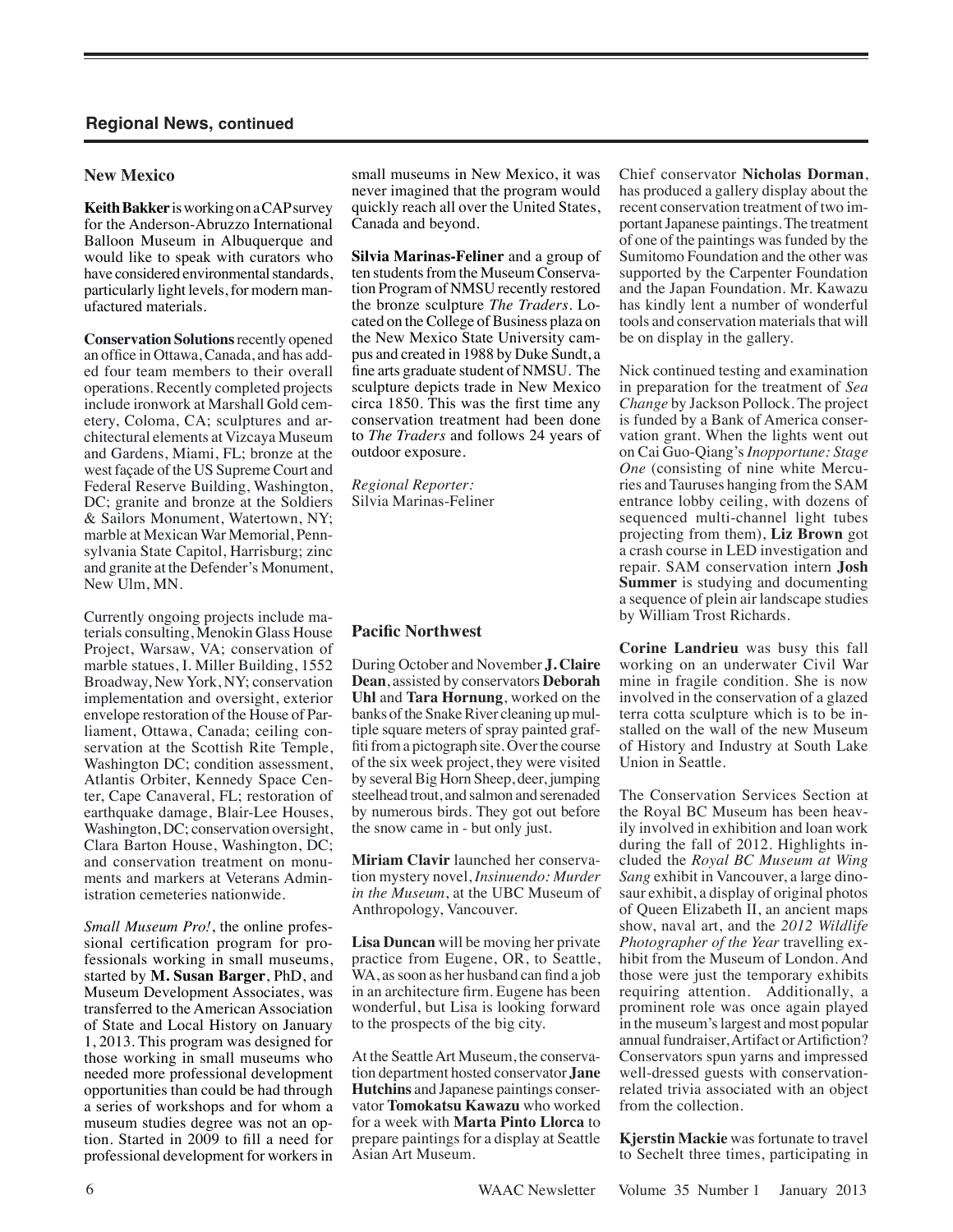workshops on traditional Salish weaving of textiles, baskets, and hats. Kjerstin also delivered a talk to the University of Oregon on her work with the Kwaday Dan Ts'inchi garment.

**Lisa Bengston** has been heavily involved in exhibit work, but has also begun an extremely delicate and complex conservation treatment involving an early  $20$  century Chinese lantern. There is a plan afoot to showcase Lisa completing the conservation work in one of the museum galleries in the spring of 2013.

**George Field** was honored with an award of appreciation from the Victoria Native Friendship Centre for his many contributions to their programs. He is also delighted to be travelling with a shipment of ethnographic objects on loan to a museum in Amsterdam. George and **Kasey Lee** reached new heights to complete some minor totem pole maintenance work while the weather cooperated in the early fall and treated the new CEO to a ride-along as the *John Lennon Rolls Royce* took its annual laps around the local speedway.

**Betty Walsh** and **Colleen Wilson** have been conscripted into many of the exhibit preparations. **Robert Davison** saw the first BC Archives magnetic media collections move into cool storage before the end of the year, the culmination of a long and convoluted project. Cold storage for other vulnerable collections will ensue in the New Year.

*Regional Reporter:* Corine Landrieu

#### **Rocky Mountain Region**

**Marissa Stevenson** spent the fall semester as an intern in the conservation lab of the Buffalo Bill Historical Center. Stevenson helped solve the problem of preserving silk ribbon on leather and treated two family Bibles damaged in hurricane Katrina.

**Beverly Perkins** is serving on the board of Heritage Preservation, the Buffalo Bill Art Show, and the Smithsonian Affiliates. Bev is currently conserving an

amazing collection of firearms on loan from the Smithsonian Museum of American History.

**Karen Jones** would like to announce the follow event: the Rocky Mountain Antiquarian Book and Paper (RMABA) Fair 2013 will be held the evening of Friday, August 2 and 10a-5p on Saturday, August 3. The theme of the event is "To Have and to Hold," and RMABA has agreed to open the collections care component of the fair to include collections of all types. A panel of conservators will present their specialty and then take questions. Specialties include: objects, paintings, textiles, photographs, works of art on paper, and books. There will also be a "preservation station" where the public can come and ask questions and/or see a demo. The fair will be at the Merchandise Mart in Denver.

**Laura Downey Staneff** is closing her practice, Silverpoint Art Conservation LLC, in order to begin her new position of associate conservator of paper and photographs at the Williamstown Art Conservation Center in January 2013. Despite her immanent departure for Massachusetts, Laura intends to continue her WAAC membership and looks forward to keeping up with her Western colleagues by reading the Regional News!

The Denver Art Museum is in the process of implementing a campus-wide exhibition that will highlight its textile holdings as well as feature works from a range of outside collections. *Spun* officially opens in May 2013, but in the coming months, numerous exhibits of varying scale, content, and composition will open and require the expertise of all conservation staff to prepare and display this range of textile-based materials.

**Kate Moomaw** has been evaluating and preparing works for the upcoming rotations in the modern and contemporary galleries, including *Chamber*, a sitespecific, electronic media installation by Charles Sandison. She has also been working on the room-sized interactive piece, *Walking in Venus Blue Cave* by Ernesto Neto. The latter consists of small Styrofoam pellets contained in nylon spandex fabric and will be featured in *Focus: Material World*, as part of *Spun*. The north conservation lab is now equipped with a Delta cabinet that has been retrofit to extract volatile components from collection objects. **Allison McCloskey** successfully used the cabinet to mitigate off-gassing naphthalene and enable wet cleaning of a Harry Tyler double-weave coverlet dating from 1835.

**Gina Laurin** has been treating a range of objects including numerous recentlyacquired Asian lacquer objects for the small but beautiful exhibition *All that Glistens*. She also worked on three pieces of Spanish colonial silver and two Chippendale-style chairs that are currently on loan to Museum of International Folk Art in Santa Fe. In addition, **Mark Minor** treated a period table and settee for the same loan.

**James Squires** continues to work on the painting, *Venice, the Piazzetta from the Bacino*, by Canaletto. To follow the progress of the treatment and hear conversations with James and the curator, visit the DAM website, www.denverartmuseum.org. In addition, James is also overseeing conservation assistant **Michal Mikesell** who is cleaning a group of late 19th-century Incan oil paintings on canvas.

Applying his metals and design expertise, **Steve Osborne** has created numerous mounts for objects ranging from Asian lacquer to Pre-Columbian ceramic figurines. In addition, he has nearly completed building a custom copy stand for photographing flat objects of varying sizes.

In early October, **Sarah Melching** attended the Mountain Plains Museum Association meeting in Corpus Christi, TX. Along with architects **Rick Cronenberger** and **Walter Crimm**, she was part of the panel presentation and discussion "The New Reality: Practicality and Affordability in the Museum Environment."

In October, **Caitlin Whaley** began volunteering in the labs as a pre-program intern.

*Regional Reporter:* Paulette Reading